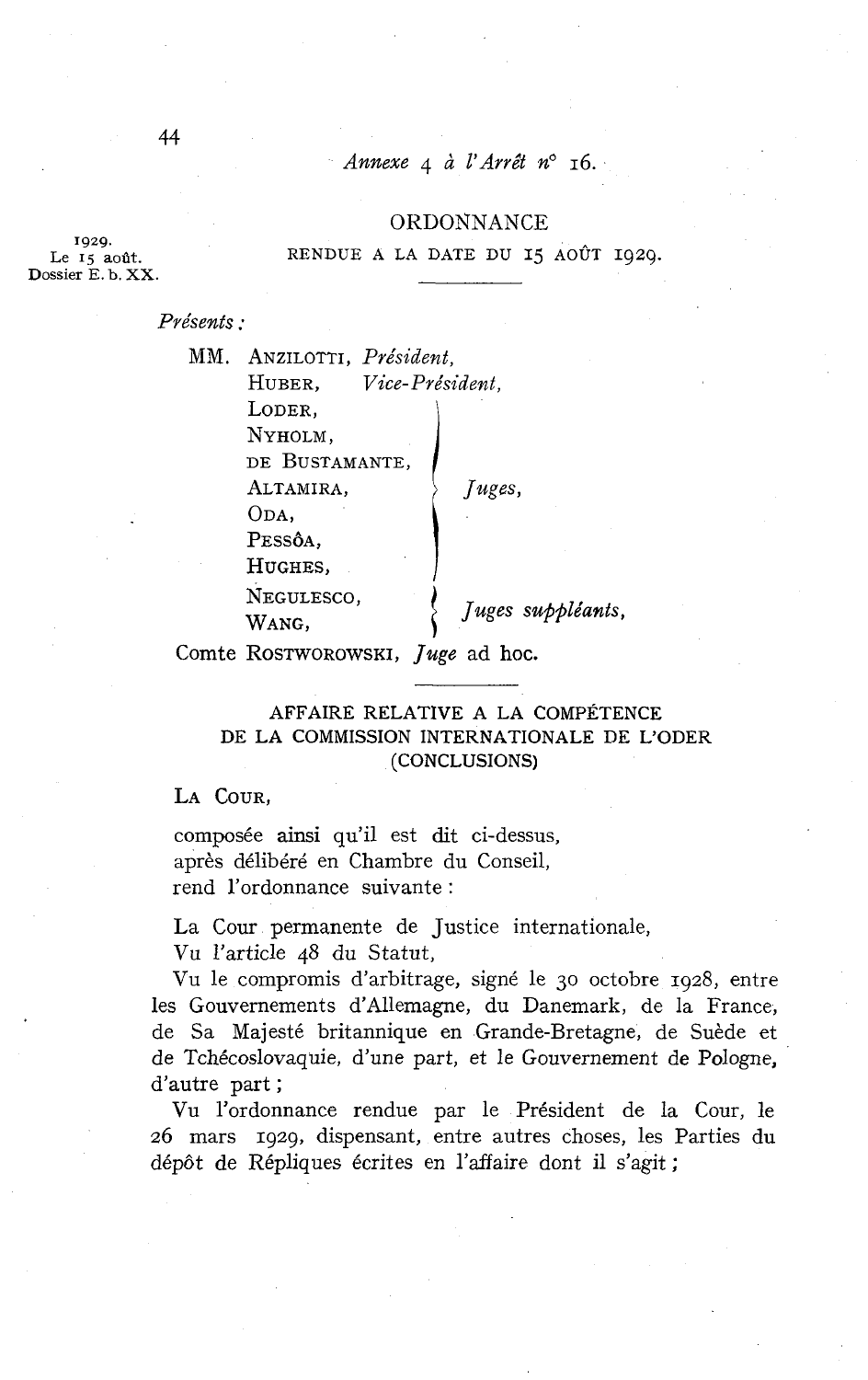*Annex*  $\alpha$  *to Judgment No.* 16.

#### ORDER

MADE ON AUGUST 15th, 1929.

*Be f ore* :

MM. ANZILOTTI, *President,*  HUBER, *Vice-President,*  LODER, NYHOLM, DE BUSTAMANTE, ALTAMIRA,  $\qquad \qquad \}$  *Judges*, ODA, PESSÔA, HUGHES, NEGULESCO, Deputy-Judges, WANG,

Count ROSTWOROWSKI, *Judge* ad hoc.

CASE CONCERNING THE JURISDICTION OF THE INTERNATIONAL COMMISSION OF THE ODER (SUBMISSIONS).

THE COURT.

composed as above, aftër deliberation, makes the following Order:

The Permanent Court of International Justice,

Having regard to Article 48 of the Statute,

Having regard to the Special Agreement for arbitration signed on October 3oth, 1928, between the Governments of Czechoslovakia, Denmark, France, Germany, His Britannic Majesty in Great Britain, and Sweden, on the one hand, and the Government of Poland, on the other;

Having regard to the Order made by the President of the Court on March 26th, 1929, dispensing, amongst other things, with the presentation by the Parties of written Replies in this case ;

44

**1929.**  August 15th. File E. **b. XX.**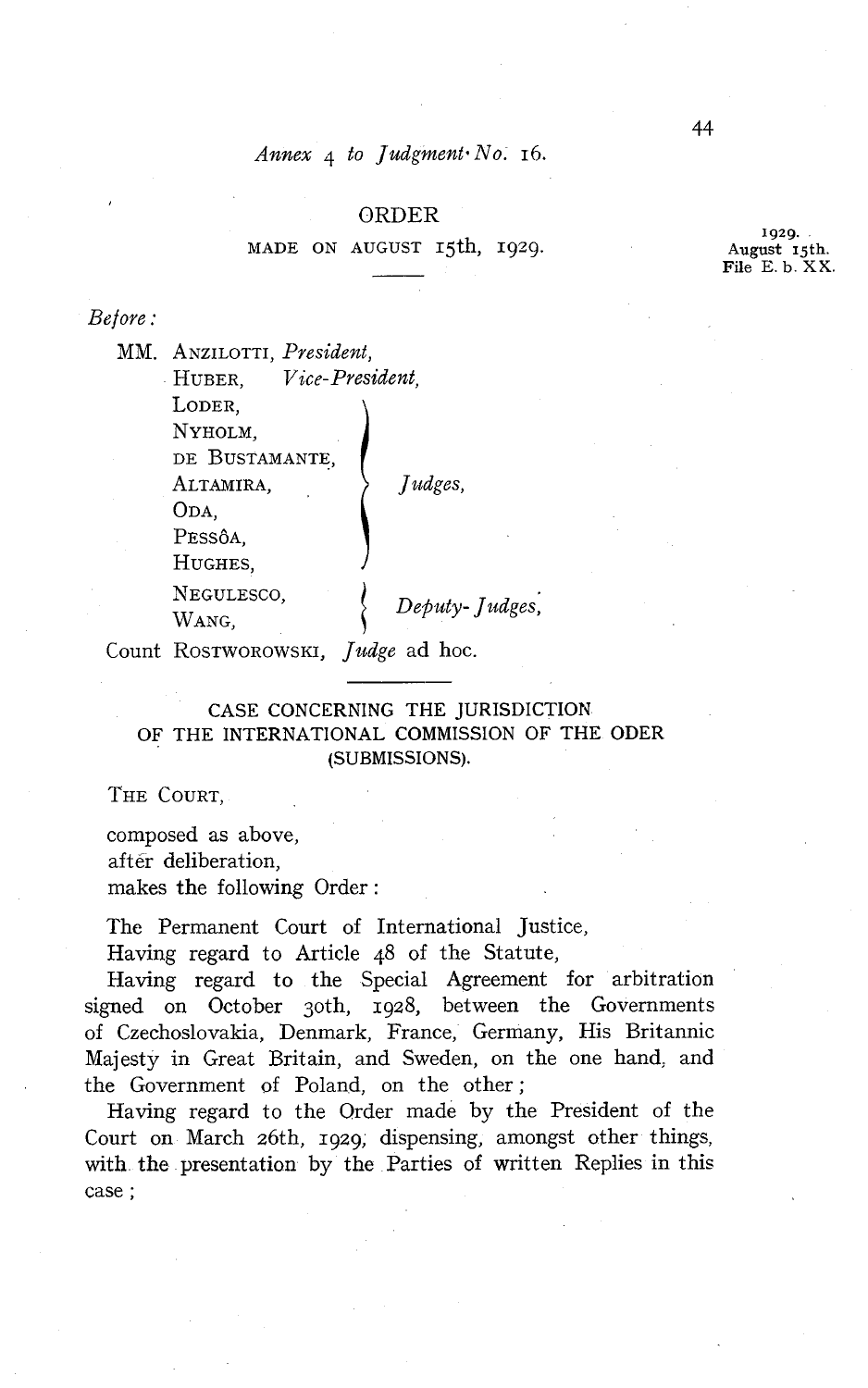$45$  ODER. - ORDONNANCE DU 15 AOÛT 1929

Vu le Mémoire déposé' par chacune des Parties le 15 avri! <sup>1929</sup>;

Vu le Contre-Mémoire déposé par chacune des Parties le IO juin 1929;

Considérant qu'aux termes de l'article premier du compromis, la Cour est priée de statuer sur les questions suivantes :

« La juridiction de la Commission internationale de l'Oder s'étend-elle, aux termes des stipulations du Traité de Versailles, aux sections des affluents de l'Oder, la Warthe (Warta) et la Netze (Noteć), situées sur le territoire polonais, et, dans l'affirmative, sur quels éléments de droit doit-on se baser pour fixer les points amont jusqu'où s'étend cette juridiction? »

Considérant que, dans leur Contre-Mémoire, les six Gouvernements faisant cause commune concluent « que les réponses de' la Cour aux questions soumises pour décision devraient 6tre celles proposées dans leur Mémoire **s** ; que les réponses ainsi proposées visent tant l'une que l'autre des questions formulées par le compromis ;

Considérant, d'autre part, que, dans le Contre-Mémoire qu'il a déposé, le Gouvernement polonais énonce des conclusions qui ne visent exclusivement que la première de ces questions ; qu'en ce qui concerne l'autre, le Gouvernement polonais se borne à faire « les plus expresses réserves quant aux conclusions formulées dans le Mémoire des six Gouvernements » et « se réserve de prendre position vis-à-vis des trois solutions proposées éventuellement par les six Gouvernements au cours des débats devant la Cour » ;

Considérant, cependant, que, dans une affaire soumise à la Cour par compromis et où, par conséquent, il n'y a ni demandeur ni défendeur, les Parties doivent avoir une opportunité égale de discuter réciproquement leurs thèses respectives ; que c'est là la justification de la disposition prescrivant, dans les affaires ainsi soumises, le dépôt simultané, par les différentes Parties, de leurs pièces écrites ;

Qu'il y a lieu, par conséquent, de mettre les six Gouvernements en mesure de discuter, dès leur première plaidoirie, et non pas seulement dans leur réplique, les conclusions éventuelles du Gouvernement polonais ;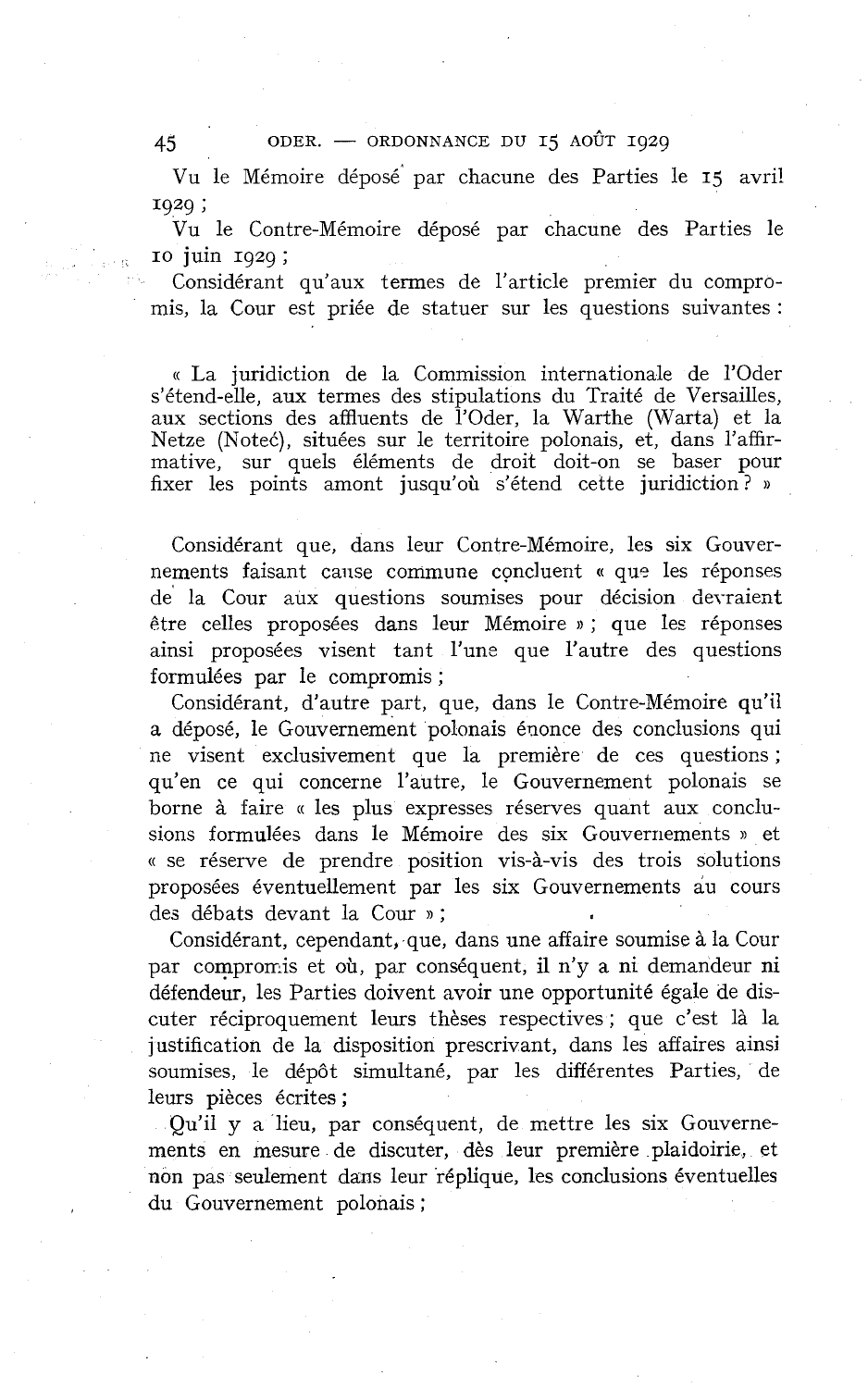### ODER.-ORDER OF COURT (AUGUST 15th, 1929)

Having regard to the Memorials filed by each Party on April **15th**, **1929**;

Having regard to the Counter-Memorials filed by each Party on  $\text{June}$   $\text{roth}$ ,  $\text{1929}$ ;

Whereas, according to Article **I** of the Special Agreement, the Court is asked to give judgment on the following question :

"According to the provisions of the Treaty of Versailles, does the jurisdiction of the International Commission of the Oder extend to those portions of the Warta and Netze, tributaries of the Oder, which are situated in Polish territory and, if so, what is the law which should govern the determination of the upstream limits to which this jurisdiction extends ?"

Whereas, in their Counter-Memorial, the Six Governments acting in the same interest submit "that the answers of the Court to the questions submitted for decision should be those submitted in their Memorial"; as the answers thus suggested relate to both the questions formulated by the Special Agreement ;

Whereas, on the other hand, in the Counter-Memorial filed by it, the Polish Government formulates submissions which solely relate to the first of these questions; as, in so far as concerns the other, the Polish Government confines itself "to making every reservation as to the submissions made in the Memorial of the Six Governments" and "reserves the right to state its case in regard to the three solutions proposed by the Six Governments in the course of the oral argument before the Court" ;

Whereas, however, in a case submitted to the Court by Special Agreement and in which therefore there is neither Applicant nor Respondent, the Parties must have an equal opportunity reciprocally to discuss their respective contentions ; as this is the reason for the provision laying down that in cases submitted in this way, the written documents are io be filed simultaneously by both Parties ;

Whereas, accordingly, the Six Governments must be enabled to discuss, in their first oral argument and not only in their reply, any alternative submissions made by the Polish Government ;

45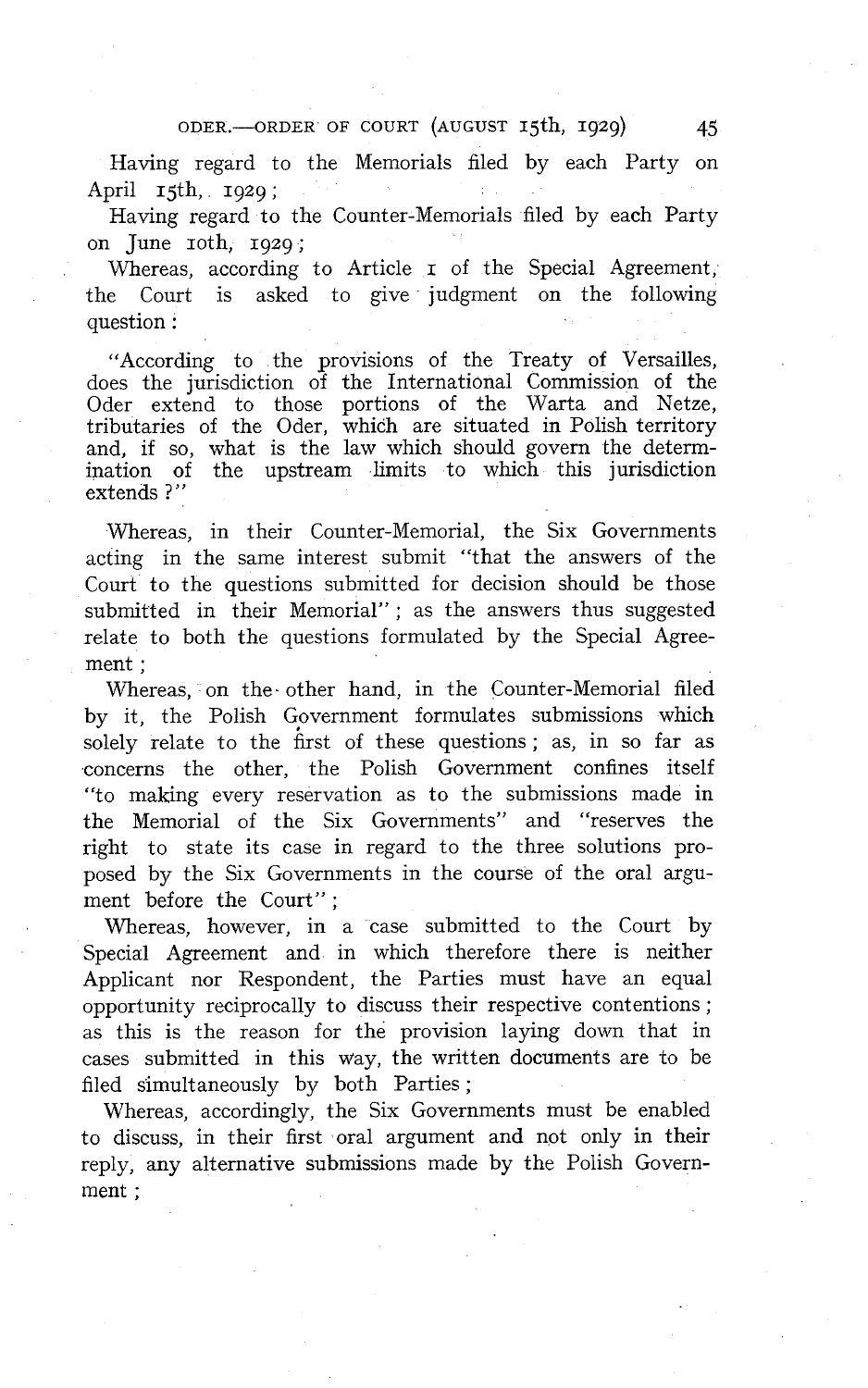#### 46 ODER. - ORDONNANCE DU 15 AOÛT 1929

*Invite* l'agent du Gouvernement polonais à déposer au Greffe, au plus tard le samedi 17 août à midi, des conclusions éventuelles sur la seconde des deux questions soumises à la Cour aux termes de l'article premier du compromis du 30 octobre 1928.

Fait en français et en anglais, le texte français faisant foi, au Palais de la Paix, à La Haye, le quinze août mil neuf cent vingt-neuf, en huit exemplaires, dont l'un restera déposé aux archives de la Cour et dont les autres seront transmis aux agents des Gouvernements d'Allemagne, du Danemark, de la France, de Sa Majesté britannique en Grande-Bretagne, de Suède et de Tchécoslovaquie, ainsi qu'à l'agent du Gouvernement de Pologne.

> Le Président de la Cour : *(Signé)* D. ANZILOTTI.

Le Greffier de la Cour: (Signé) Å. HAMMARSKJÖLD.